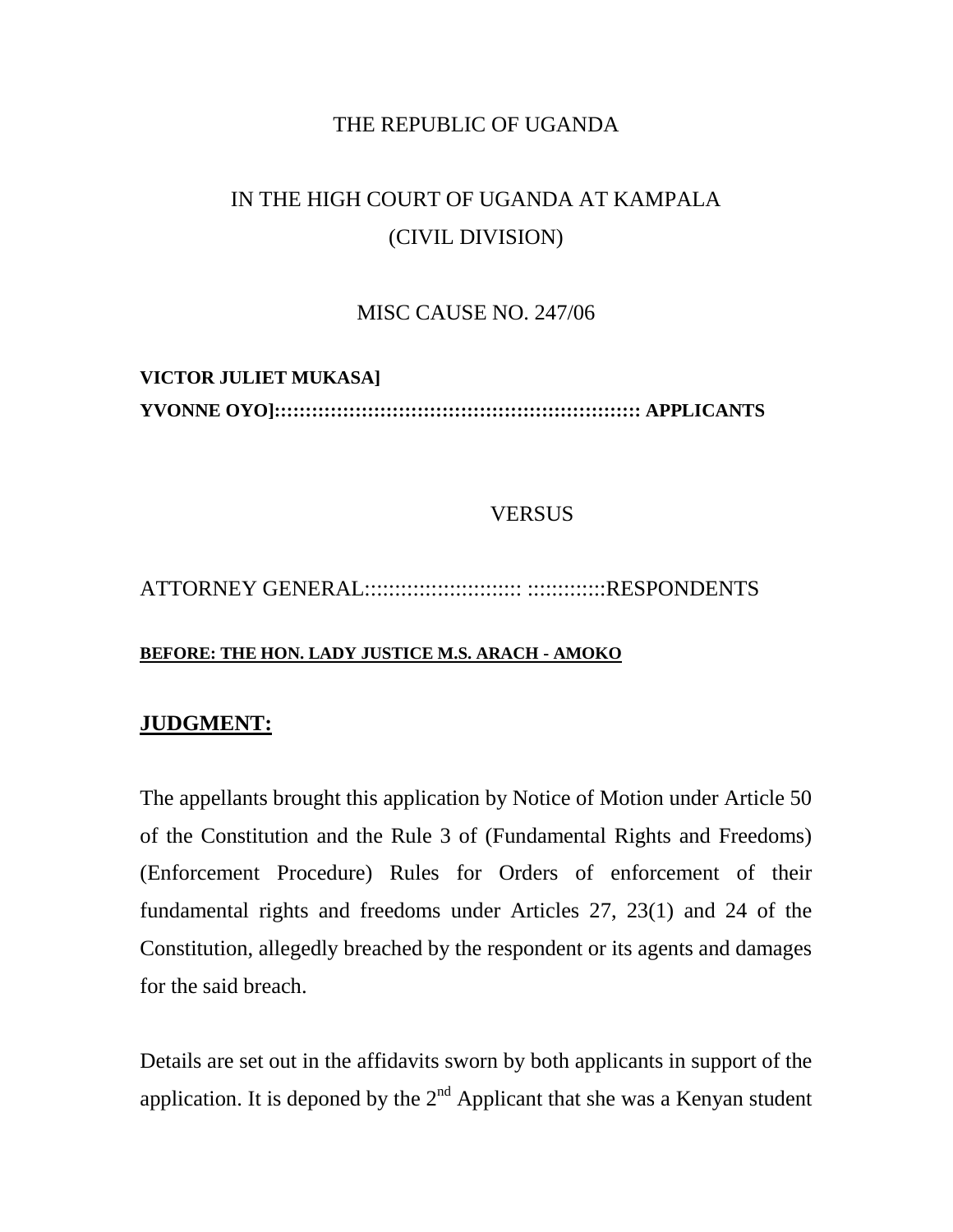at Makerere University at the material time. She resided part time her friend the 1<sup>st</sup> Applicant at her home in Kireka, a Kampala Suburb.

On the  $20<sup>th</sup>$  July, 2005 at about 6:30pm, she was alone at home when two men knocked at the door. She opened the nail clip and the door a bit to see who they were, but they pushed the door forcibly and aggressively and forced themselves inside.

In the process, one of the man later identified as the LC.1. Chairman Kireka (hereinafter referred to as "The Chairman", for brevity) violently pushed her and cause her to fall on a mat. Once inside the house, the Chairman proceeded to open and rummage through the bookrack and box and searched through documents and CD's in the box; while both men shouted at her and manifested an aggressive posture towards her. When she asked for identification, one of the men told her that he was the LCI Chairman.

The Chairman then seized a CD, some papers, and one or two booklets and a box of diskettes which he handed over to the other man. He then took a green folder. Then he ordered the  $2<sup>nd</sup>$  Applicant to dress up and get out of the house. When she asked why he had taken her friend's documents, the second man shouted at her and ordered her not to question the Chairman. She was made to forcibly dress up and was taken from house. She was then forced along the road, with the LCI Chairman aggressively pushing her along the way.

When they arrived at what she presumed was the Chairman's Office, she was made to sit in the said office for an unknown period of time and during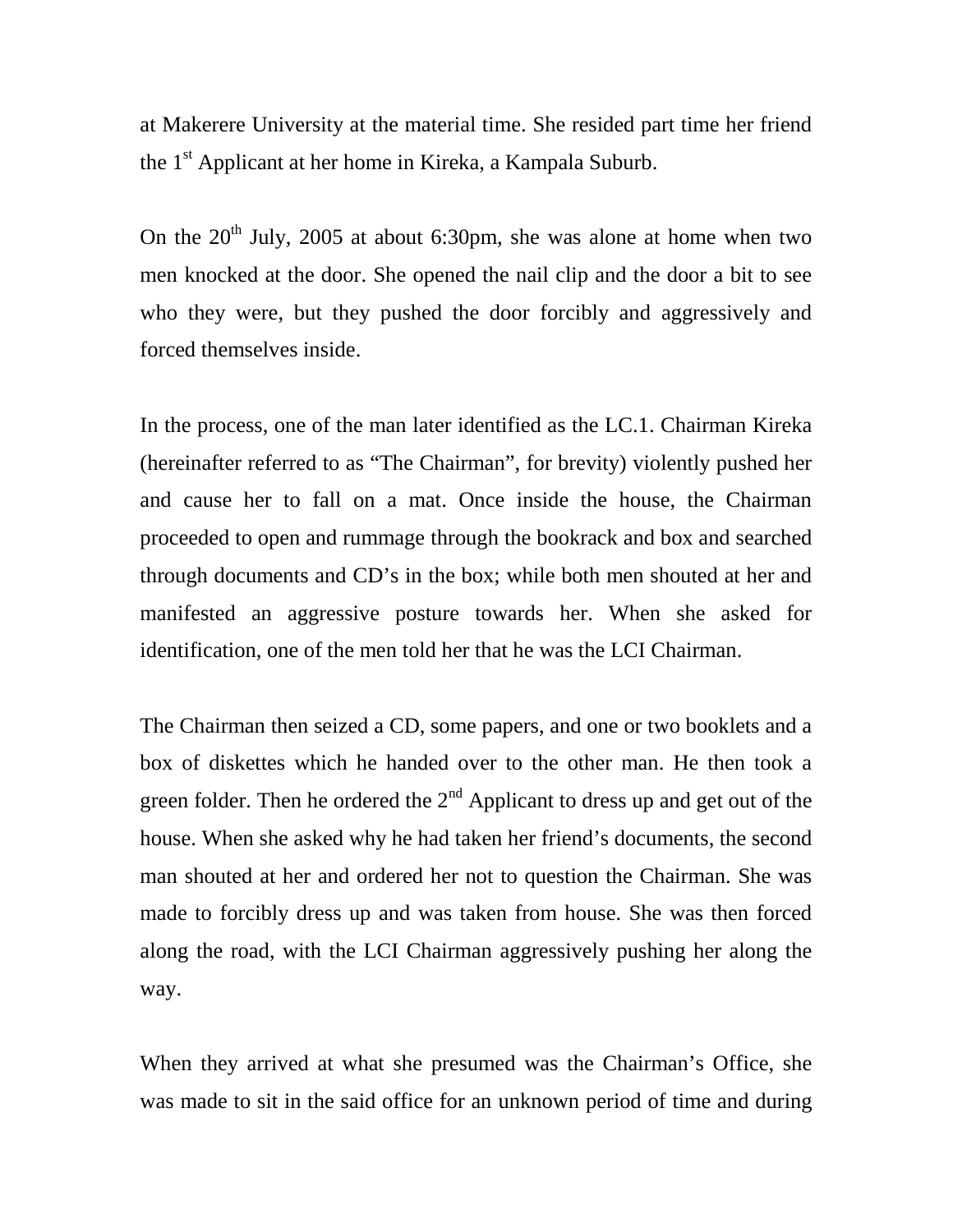that time, when she kindly asked if she could be directed to the "loo", her request was refused. As a result, she had to suffer gross pain forcing her to "Pee" on the herself.

She was uncomfortable and humiliated having to sit on her own urine for a great length of time and being refused access to the toilet.

After a while, a woman took pity on her and asked the Chairman to allow her to go the toilet. When she was finally allowed to go to toilet, she was roughly shoved to the toilet by an armed male Local defence unit soldier in view of which she was unable to relive her self due to his presence and the trauma she was experiencing at that time.

When she returned from the toilet, the Chairman disgustedly pointed at saying to a group of men and women, "*I found this creature in my area idle and disorderly*". After a while, the aforementioned LDU soldier was ordered by the Chairman to *'jerk'* her by the waist so that she would not escape. The woman who had pleaded for her earlier on to be allowed to use the toilet tried to pacify the Chairman, but he refused to listen to her.

She was thereafter physical man-handled and dragged to an unknown destination.

She was then taken to Kireka Police Post, where the Chairman handed over the items he had taken from the  $1<sup>st</sup>$  applicant's house and again referred to her as "this creature". The Officer in Charge asked her whether she is male or female. Despite her saying that she is female, the OC ordered her to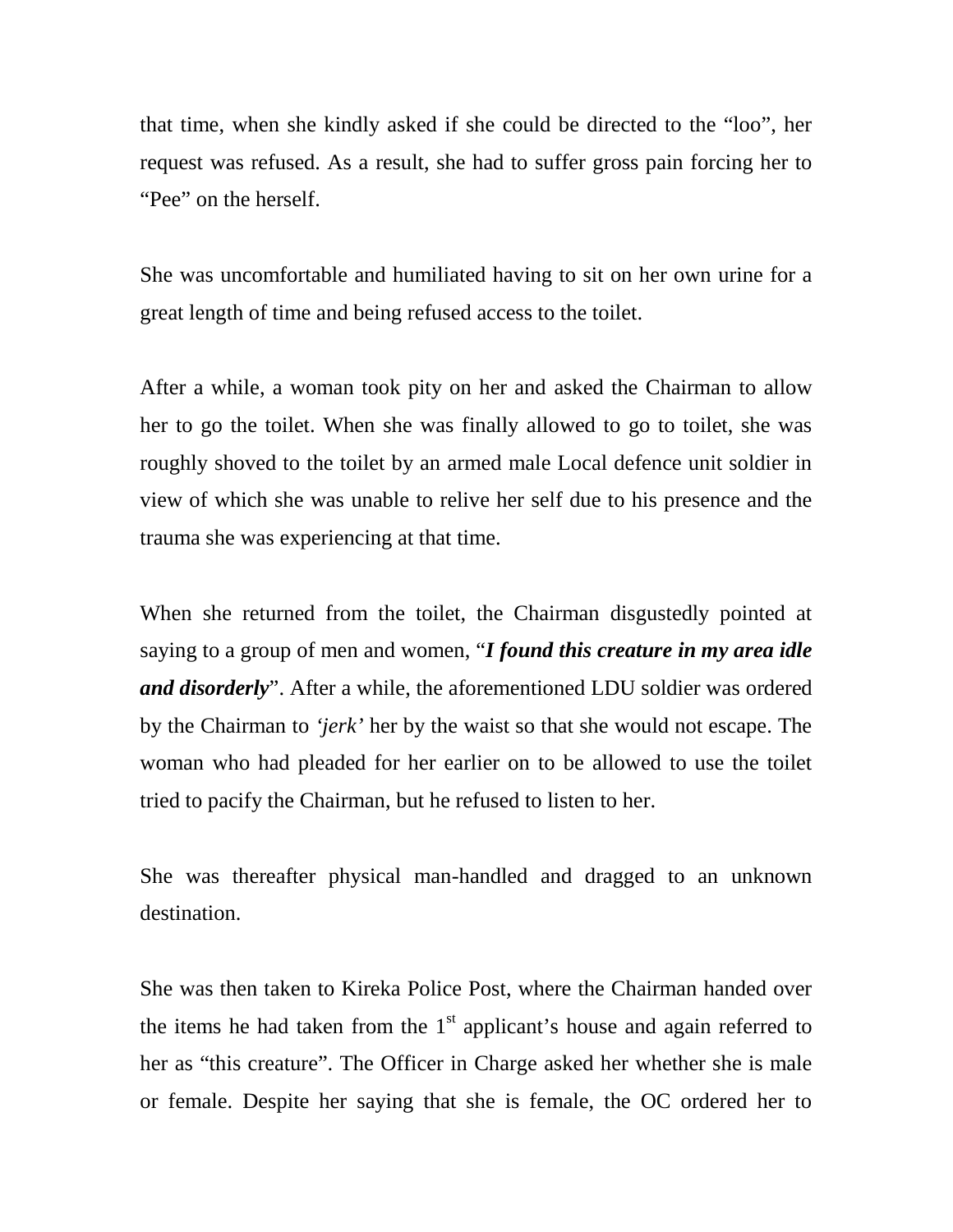undress and to confirm her sex. She was forcibly undressed in the full glaze of the OC Kireka. The OC then roughly proceeded to fondle her breasts. This was not only humiliating but also amounted to sexual harassment and indecent assault.

While at Kireka Police Post, the Chairman, the LDU soldiers and other persons jeered at her and ridiculed her and humiliated her. The LCI Chairman then said that he did not want people like her in his area and menacingly threatened them with eviction. She asked for her lawyer as if she had committed any crime, but her request was maliciously dismissed and laughed at. The OC then asked her what kind of job Ms. Mukasa the 1st Applicant does. She replied that Ms. Mukasa is a human rights activist and that the documents and the property confiscated were hers. The chairman then demanded and took the keys to Ms. Mukasa's home from her. One LDU soldier said she should spend the night at the police post, but the OC released her without writing or signing any document, a fact she questioned but to no avail. Instead the OC ordered her to return the following day with the  $1<sup>st</sup>$  Applicant.

The  $2<sup>nd</sup>$  Applicant was no where in sight. This was strange because she expected her visitors to be at home at that time and to lock the house from inside.

Upon inquiry from the neighbours, they didn't know the 2dnd Applicant's whereabouts. She began searching the local establishment in the area to find out if anyone had seen the  $2<sup>nd</sup>$  applicant. She then noticed that the chairman was seated some distance away.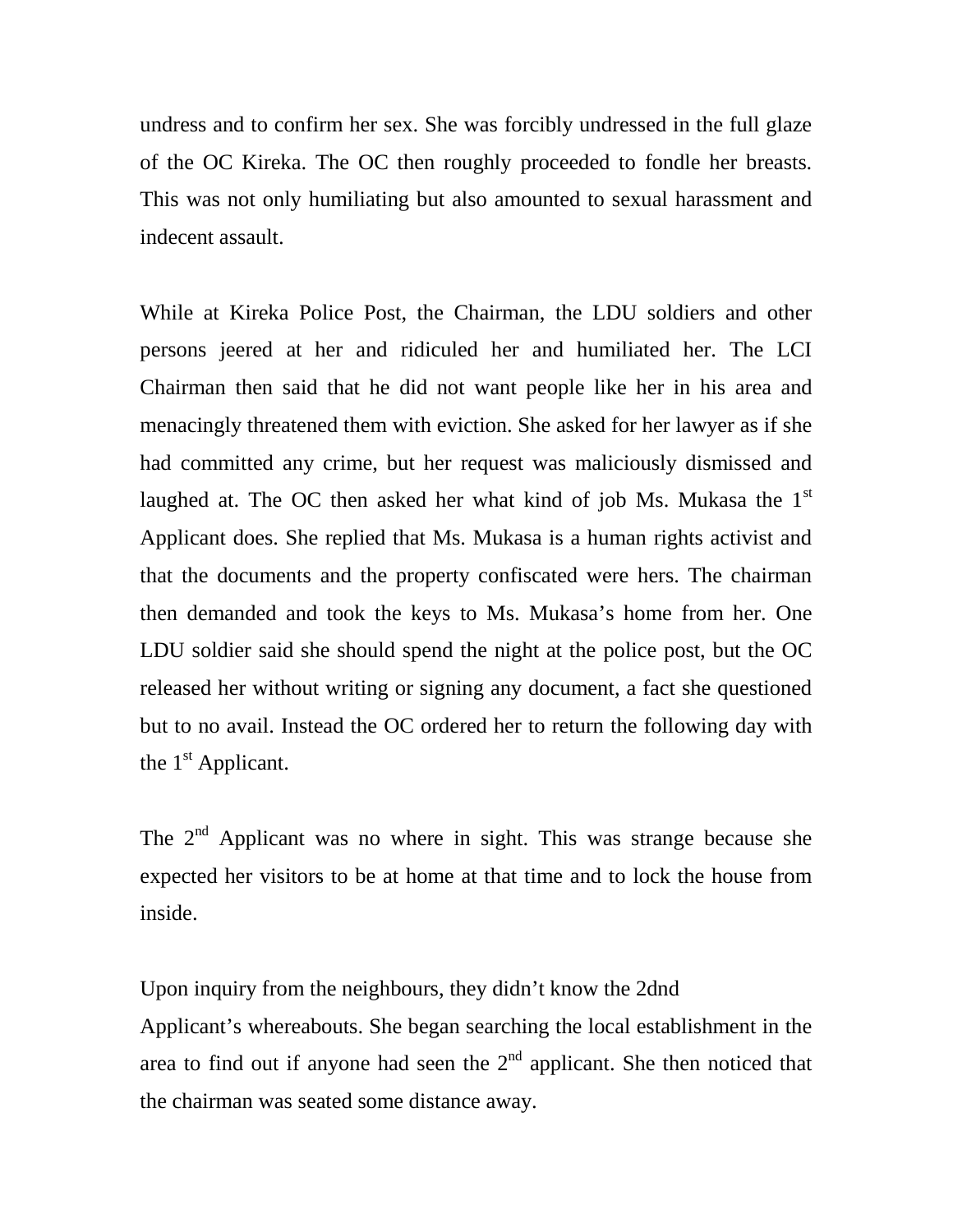The Chairman shouted a cross other people demanding rudely talk to her immediately. She asked him kindly to wait a moment to enable her to talk to the  $2<sup>nd</sup>$  Applicant first, but the Chairman shouted "Now". At that point, she received a call from the  $2<sup>nd</sup>$  applicant who sounded very distressed and told her that she had been arrested and the police were looking for her (Ms. Mukasa). The  $2^{nd}$  applicant pleaded with her saying "*don't go home please*. *They have arrested me and it is you that they want".*

The Chairman then rudely told her that he had arrested the  $1<sup>st</sup>$  Applicant. He ordered her to be at the police post at 10 am the following day. When she asked him the reason, he just shouted, "*I want you there"* when she inquired further about the reason why she was being ordered to go to the police station, the chairman told her verbally that she was unlawfully accommodating someone at her house. He did not produce any paper stating any such thing when she insisted, the Chairman just shouted. "*You must*". when she told him that she would need to first consult her lawyers, the Chairman began shouting before every one that she did not have manners. She was then advised by a Human rights defender to leave the area.

The following day, she went to the police station accompanied by a lawyer. When she inquired whether there was any file opened with respect to the  $2<sup>nd</sup>$ applicant and whether any charges were pending against either of them and if so, what the charges were. The police said there were no pending charges and that she could have back her documents.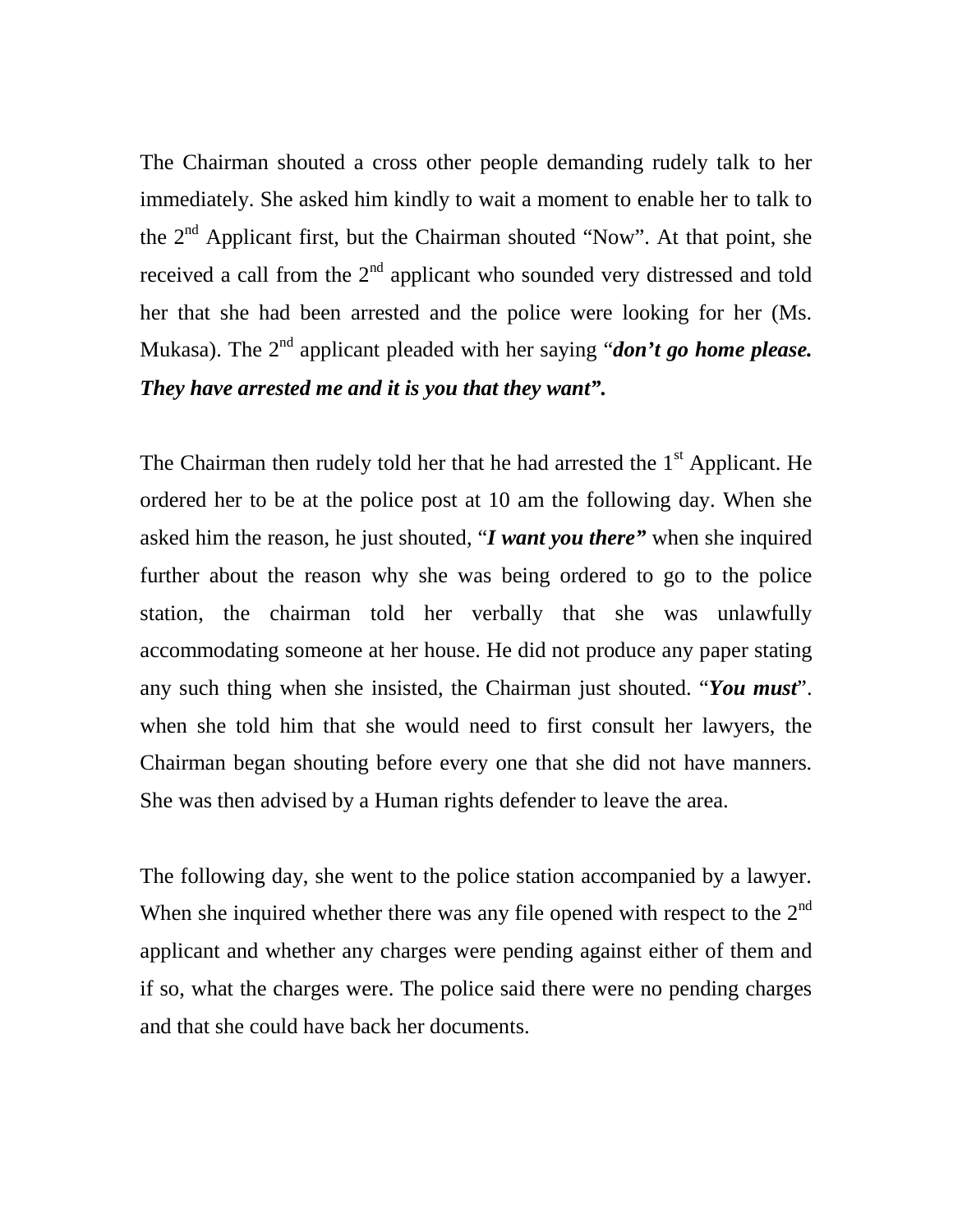As she had not been inside her house since the time of the raid, she didn't know what had been taken from her house, but the  $2<sup>nd</sup>$  applicant immediately realized that there was a CD, a box of diskettes and some documents that were being withheld. The OC admitted that the CD was not there but denied that any other items were missing. He said "the Chairman has taken the CD to town. I will give it back to you tomorrow". He told her to return to the police station next day.

The next day, Friday  $22<sup>nd</sup>$  July, 2005, she went to the police station again, and was not given the CD. She was however concerned that perhaps other items would be taken so she went to her home for the first time since discovering that men had forced their way into it.

When she entered the house, she was dismayed to find that it had been ransacked. The stool was knocked over on its side and her property had been thrown around the house. Her official documents and papers from the book rack and box were scattered on the floor. There were indeed missing. The whole house was in disorder. Her heart san to find her property invaded and her work rampted, destroyed and taken for no reason. The CD was later returned to her by the LCI Chairman. The acts of the police, LDU's and the chairman were high handed, illegal, humiliating and did not only cause them grief, injury and apprehension, but above all, these acts were a breach of several constitutional rights which are guaranteed by the Uganda Constitution which the police, LCI Chairman and LDU's are enjoined to protect and defend. They were acting in the usual course of their employment and the Attorney General is therefore vicariously liable.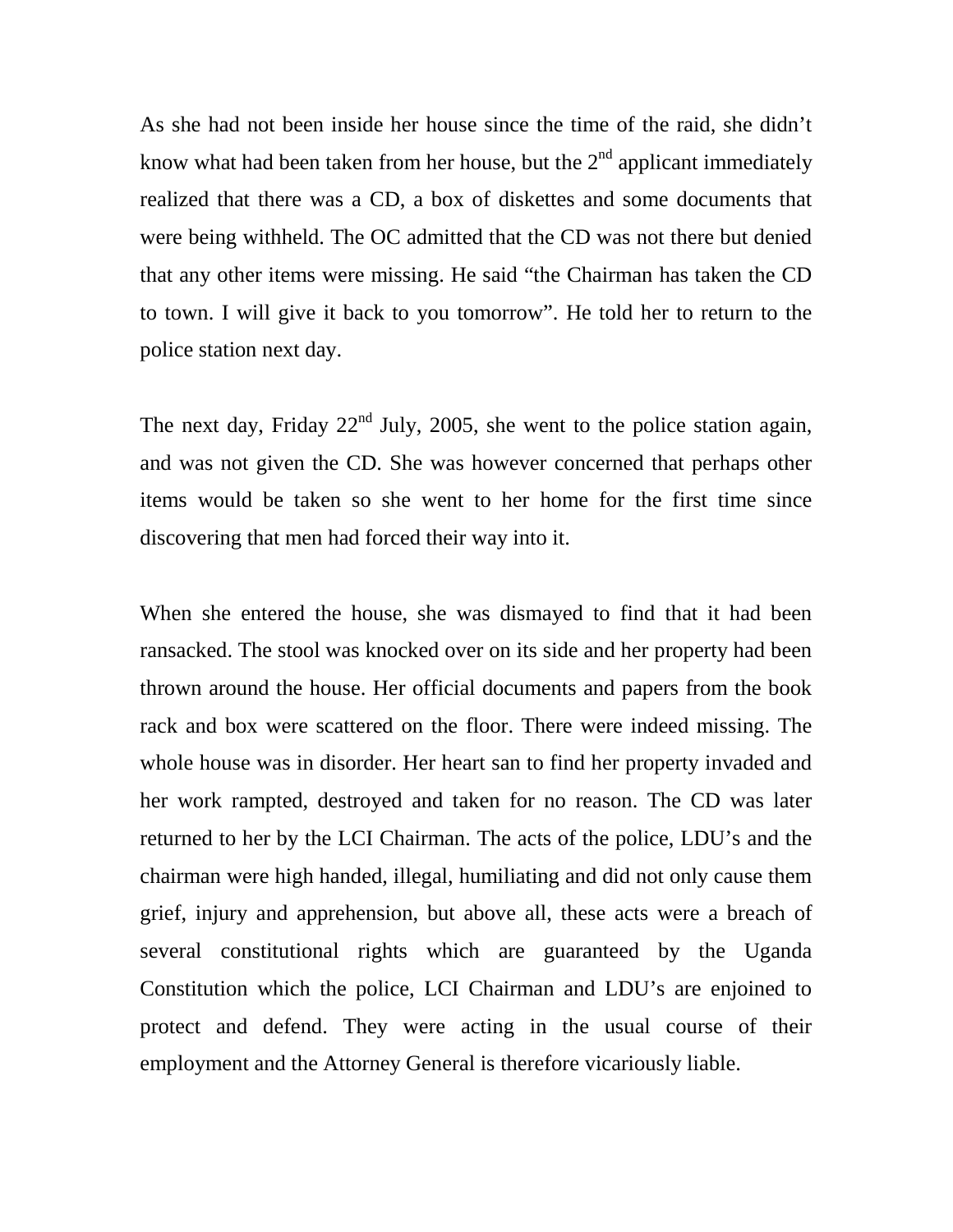The actions were also gross violation of several International Human rights Instruments to which Uganda is a signatory.

The breaches complained of are:-

- 1. The right to privacy of the person, home and property guaranteed by Article 27 of the constitution (the forceful ingress by the LCI Chairman of Kireka Zone into the 1st Applicants house).
- 2. The right to personal liberty guaranteed under Article 23(1) (arrest of  $2<sup>nd</sup>$  applicant).
- 3. The right to protection from any form of torture, cruel or inhuman and degrading treatment guaranteed by article 24.(LCI Chairman and the OC Police)

Naturally, the Respondent denied the allegations by the applicants. It relied on the affidavits by Isone Rose dated  $24<sup>th</sup>$  May, 2007 and John Lubega of 10 September, 2007.

Ms. Isone deponed that she was the Officer in charge of Kireka Police Post at the material time, and she is therefore well versed with the circumstances and facts regarding the applicants' complaints. Neither herself nor any officer in Kireka Police Post was aware or involved in the alleged illegal search of the home of the  $1<sup>st</sup>$  applicant, the alleged seizure of property, arrest and alleged harassment of the  $2<sup>nd</sup>$  applicant at all.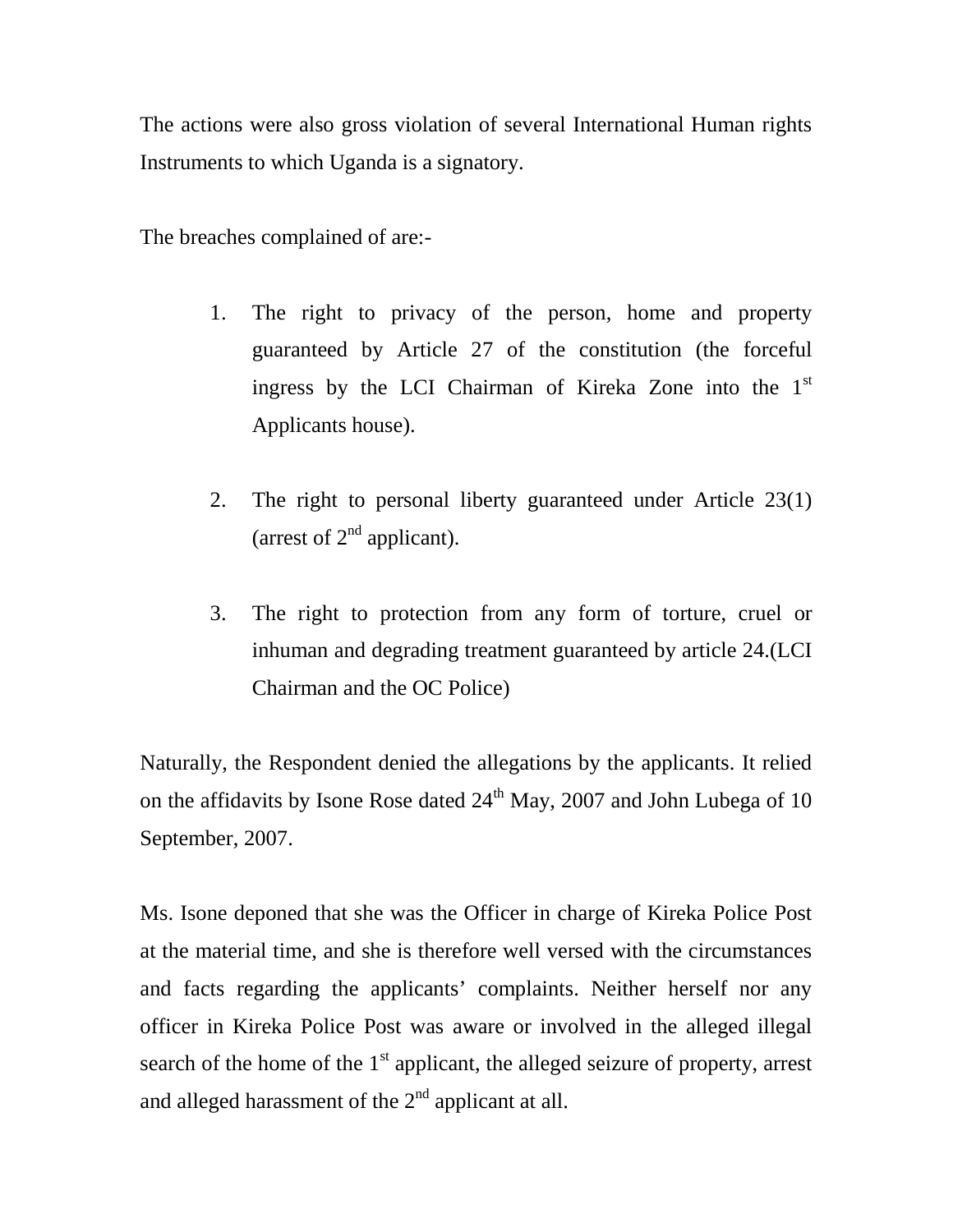According to her version, on that day, the Chairman came with the  $2<sup>nd</sup>$ applicant to Kireka Police and the two were exchanging 'hot' words. Whereupon she took over the role of mediator to enable both parties to cool down so that she could get to the root of the fracas. She knows that the house of the  $2<sup>nd</sup>$  applicant was not searched at any material time as she was informed by the LCI Chairman which information she believed was true. Her information is to the effect that the  $2<sup>nd</sup>$  applicant and her colleagues were actually found and picked from a bar near their home. The Chairman further told her that he had received several complaints from the residents in the area about the un becoming behaviour of the applicant and that the residents had threatened to lynch them, so he decided to refer them to police for further action. She told the chairman to provide sufficient evidence from witnesses with regard to the alleged homosexuality before Police could take action.

She also told the chairman to leave the items he had removed from the  $2<sup>nd</sup>$ applicant at the bar with her for safe custody. She denied that the  $2<sup>nd</sup>$ applicant was humiliated, sexually harassed nor indecently assaulted by herself, any other police officer or LDU at Kireka Police Post as alleged. She also denied that any LDU officer was involved in the case since she would have been the one to authorize their involvement in any operation in her area of jurisdiction. She stated that she did not see any reason to detain the 2<sup>nd</sup> applicant based on the facts presented by the Chairman and she did not open up a file or record any statements in respect of the matter. The next day, when the two applicants appeared before her in the presence of the Chairman, she returned all the property that the chairman had deposited with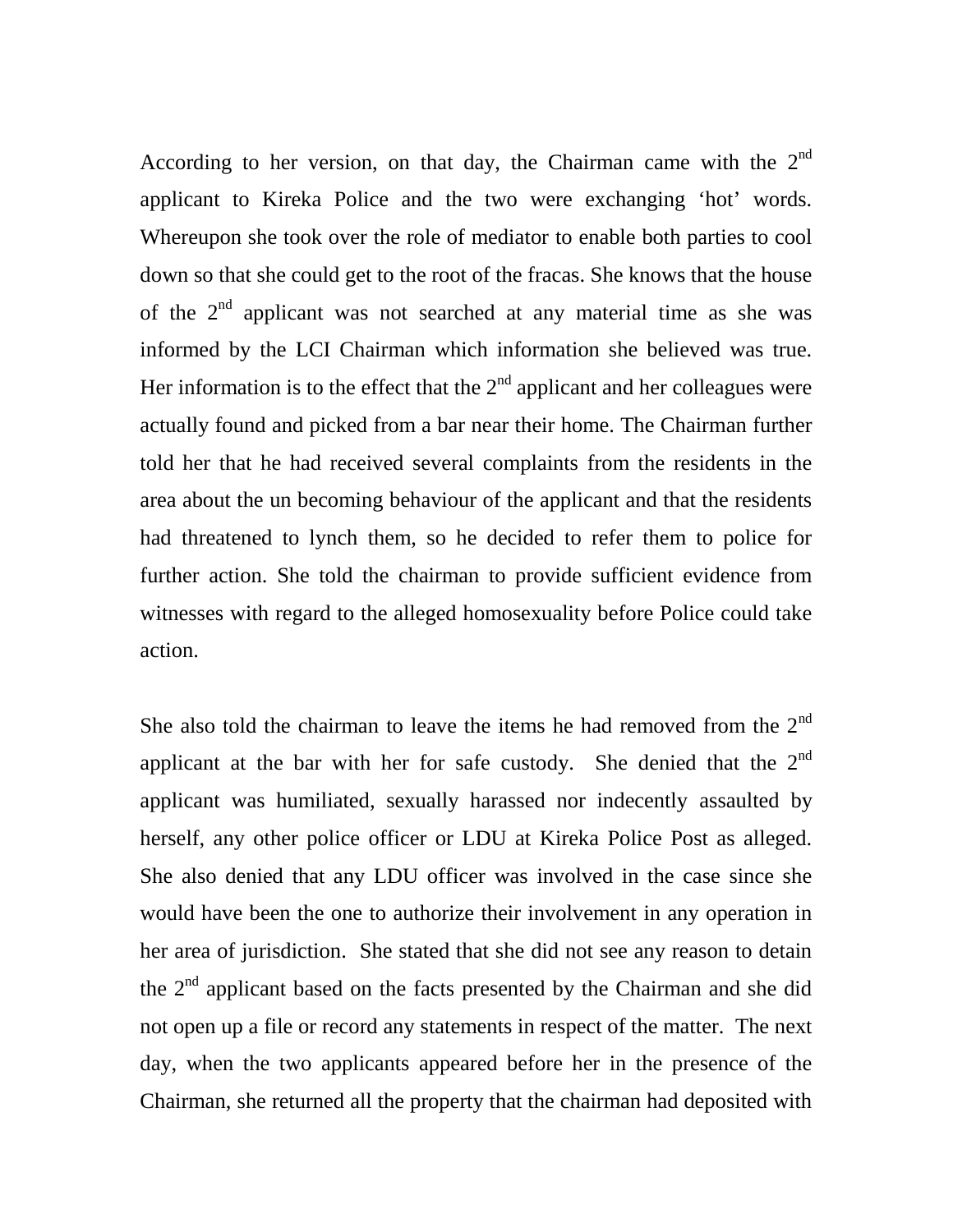her to the rightful owner, and it is not true that any property was detained by the her or any officer thereafter at Kireka Police Post as alleged by the 1<sup>st</sup> applicant. She further stated that she advised the Chairman to have the matter settled amicably in his area since she did not see any reason for the police to take over and investigate such a matter without evidence from witnesses. The allegations against herself, the police at Kireka police post and LDU's are therefore untrue, unfounded, malicious and without basis.

Mr. Lubega the LC1 Chairman, also vehemently denied on his part that the  $2<sup>nd</sup>$  applicant was arrested from her house at Kireka as alleged. According to his version of the story, the truth of the matter is that the  $2<sup>nd</sup>$  Applicant was arrested from a drinking bar where she was about to be lynched together with the  $1<sup>st</sup>$  applicant by residents. He had received several complaints from the residents of his area of jurisdiction about the unbecoming behaviour of the applicants who were kissing in a public place. When he reached the said bar owned by one Mayanja, he did witness for himself, the applicants kissing in public while the residents and children were looking at them. He proceeded to apprehend them to rescue them from the enraged and/or angry residents who wanted to lynch them. In the process he found them with several CDs, diskettes and documents titled *"Small Minority Uganda".*

The  $1<sup>st</sup>$  applicant escaped, so he managed to take only the  $2<sup>nd</sup>$  applicant only to Kireka Police Post where he handed her to the O.C one Isone Rose together with the CDs, diskettes and documents I n question. The following day, the applicants appeared at Kireka Police post demanding for them and the O.C handed over the CDs, diskettes and other documents to the applicants in his presence. It is not true that he entered the  $1<sup>st</sup>$  applicant's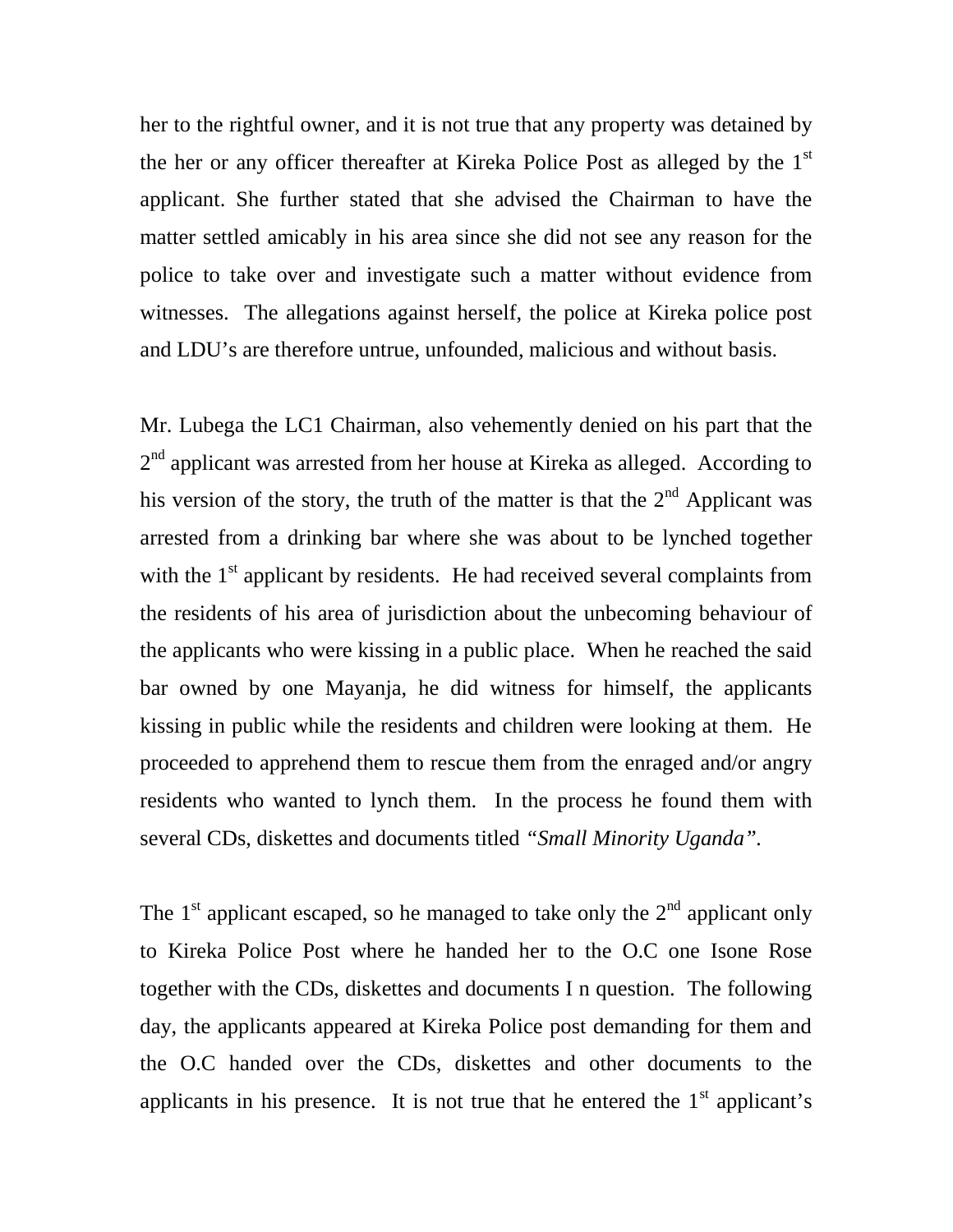house, humiliated, sexually harassed and indecently assaulted the  $2<sup>nd</sup>$ applicant as alleged. It is also not true that he made her to sit in his office as she alleged. He took her directly to Kireka Police Post and not to his office as alleged.

By way of a rejoinder dated  $11<sup>th</sup>$  June 2007, the  $2<sup>nd</sup>$  applicant described the contents of Mr Lubega's affidavit as untrue and put the respondent to strict proof thereof. She specifically averred that there was no exchange of hot words with the LC1 chairman at all but that she was instead subdued after having been dragged by the waist to the police station under continual harassment by the LC1 Chairman who referred to her as "*This creature*" and the police did not at anytime take over the role of mediator. The admission by the LC1 chairman that the properties were 'police' with the respondent by the LC chairman and retained overnight confirms the applicant's charge of illegal retention of property, as no records were kept by the police.

The  $1<sup>st</sup>$  applicant also filed a rejoinder on the  $21<sup>st</sup>$  June 2007 which I find argumentative and therefore violates the law on affidavits. An affidavit is evidence, not arguments or submissions. After expunging the argumentative parts, I can only say that she basically re-stated her case in the rejoinder and attacked the respondent's evidence as untrue and also put the respondent to stuck proof.

The LCI Chairman was cross-examined during the hearing. He basically stuck to his story that he arrested the  $2<sup>nd</sup>$  applicant in the bar at Kireka where they were about to be lynched by residents for kissing in public, for their own protection.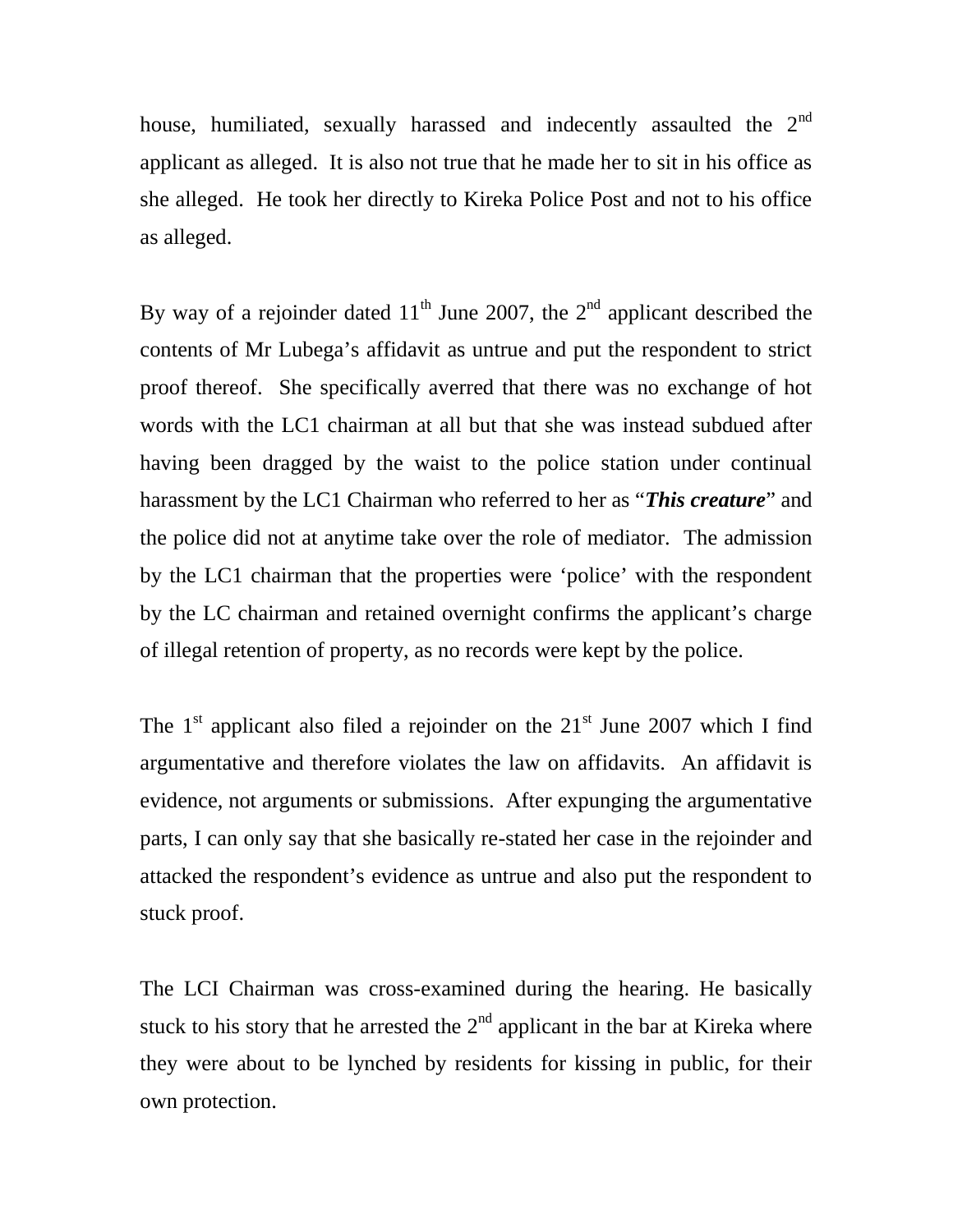The following issues were identified from the evidence adduced by both sides.

Whether there was unlawful interference with the applicant's privacy.

Whether there was unlawful arrest and detention of the  $2<sup>nd</sup>$  applicant and by who?

Whether there was unlawful search of the  $2<sup>nd</sup>$  applicant's premises.

Whether the  $2<sup>nd</sup>$  applicant was treated in a cruel, inhuman and disregarding manner.

Whether the  $1<sup>st</sup>$  applicant's right to property was interfered with.

Remedies if any available to the applicants.

Mr. Rwakafuzi, learned counsel for the applicant's invited court to answer all these issues in the affirmative and award his clients general damages of at least shs 10 million each. His argument was based on the principle that a person's dignity is guaranteed by the constitution and should not be injured by anyone. That any injury to a person's dignity should be therefore condemned by the courts and the injured person should be compensated in damages. This application is basically about human dignity, which should be protected. Decided cases say that when a citizen says that his or her rights have been infringed by the state, then the state has the burden of proof to show that it was actually not true and that it was done in public interest. The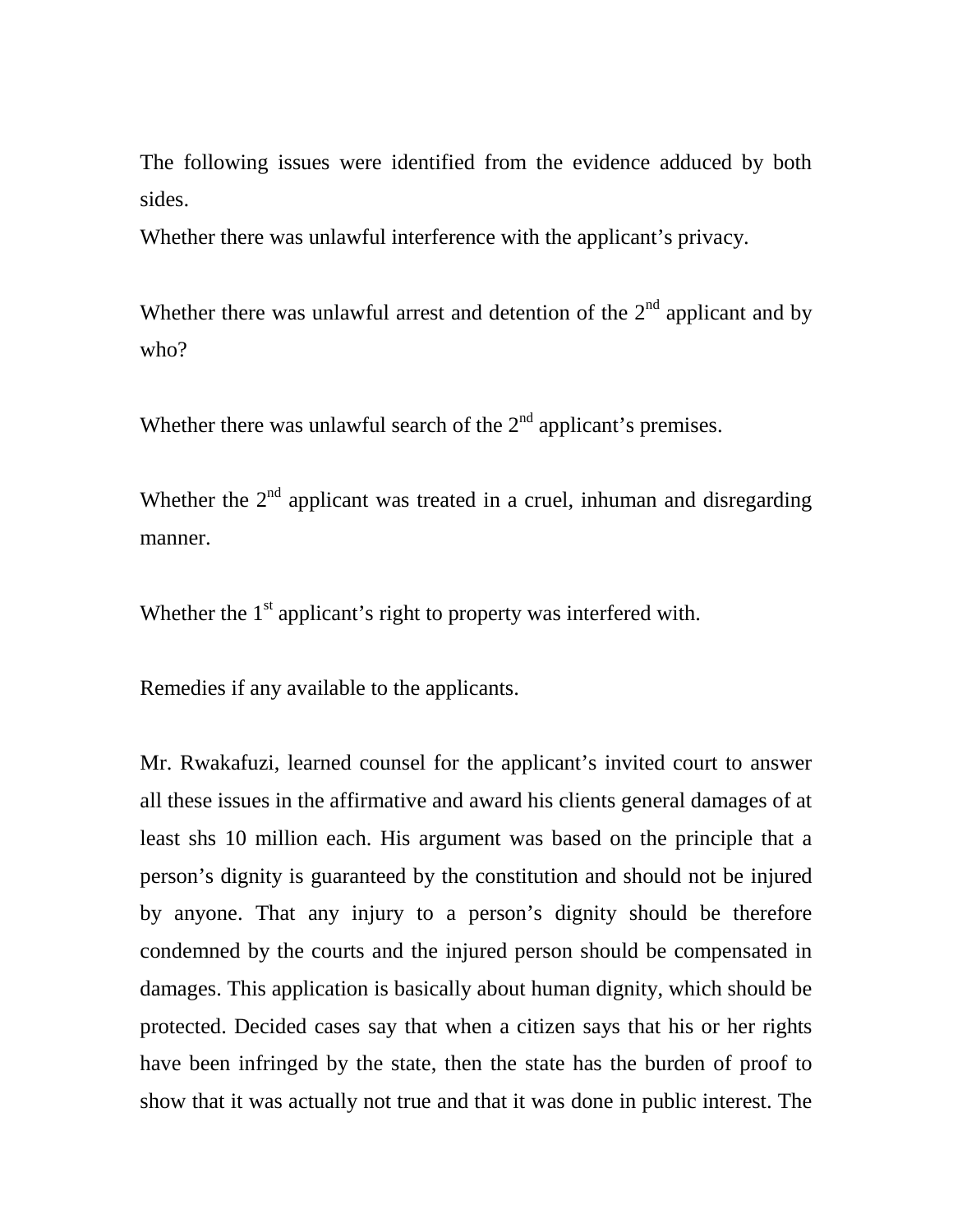state has not discharged that burden of proof because it has not denied that the LC1 Chairman was acting as an agent of the state.

Additionally, and in relation to the LC1 chairman, Mr. Rwakafuzi submitted that he was not a witness of truth. He stated in cross-examination that the applicants were in the bar giving gifts to the patrons. It is therefore inconceivable that in an atmosphere where people are receiving literature in a bar, from the applicants there would be people waiting to lynch them at the same time.

The applicants' case is that there was no bar incident at all. The bar incident is a figment of the chairman's fertile imagination. He set it up so that he could justify his acts of torture against the innocent girls. There was no bar incident and no lynching because if it were true that there were so many people against the girls in the said bar., why should they continue to do what the chairman alleges, namely kissing in public? Secondly if it were true that there was this bar incident and the  $2<sup>nd</sup>$  applicant was held by her hand by the chairman and taken to police as stated by the chairman, to the police, then the O.C could not have deponed that they were exchanging hot words.

That would not be possible if the  $2<sup>nd</sup>$  applicant was being helped for own safety. The true story is the one told by applicants, that the  $2<sup>nd</sup>$  applicant was arrested by the LC1 Chairman while she slept in her room in Kireka, who forcibly took her in his office where she was denied toilet facilities and later escorted by a male person to the toilet, and eventually on taken to Kireka police post where she was undressed in the gaze of men and was mistreated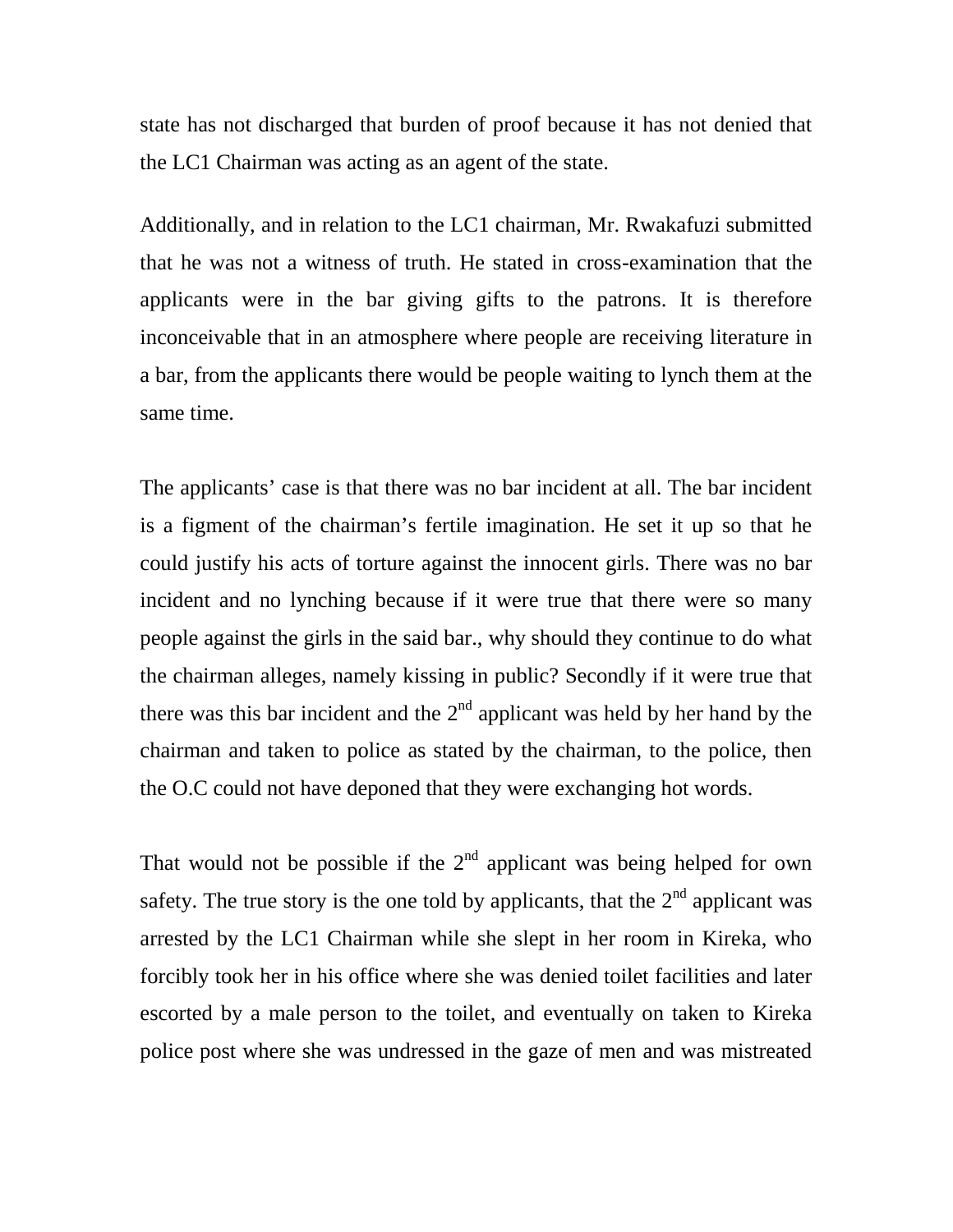by the LC1 chairman and police in breach of her constitutional guarantees as alleged.

The applicant's properties namely CDs and documents were taken. There were no accompanying witnesses. The six people he talked about were not there. There was no mob.

Ms. Nabakooza, the learned Senior State Attorney who represented the Attorney General, opposed the application relying on the affidavits in reply. Starting with the LC1 chairman. Ms. Nabakkoza submitted that the chairman had been before court. His evidence had remained firm and consistent even after cross examination. It should be accepted as the truth of what transpired on that particular day.

The evidence of the O.C police had also rebutted the applicant's case. The police who are her clients in this matter were not involved at all in the alleged search of the  $1<sup>st</sup>$  applicant's premises. The O.C says that upon arrival at the station, she was a mediator. Her story is as was told by the LC Chairman. It is true that the applicant was about to be lynched. These statements are corroborated by the affidavit of the chairman himself who also testified in court. The O.C said she needed more evidence before she could consider taking up the matter for further investigation and released  $2<sup>nd</sup>$ applicant and also returned all their documents and CDs. According to Ms. Nabakooza, the police in their wisdom felt that the matter could be amicably settled in the area. The  $2<sup>nd</sup>$  applicant was not humiliated or sexually harassed as alleged or indecently assaulted by the police or LDU. The allegation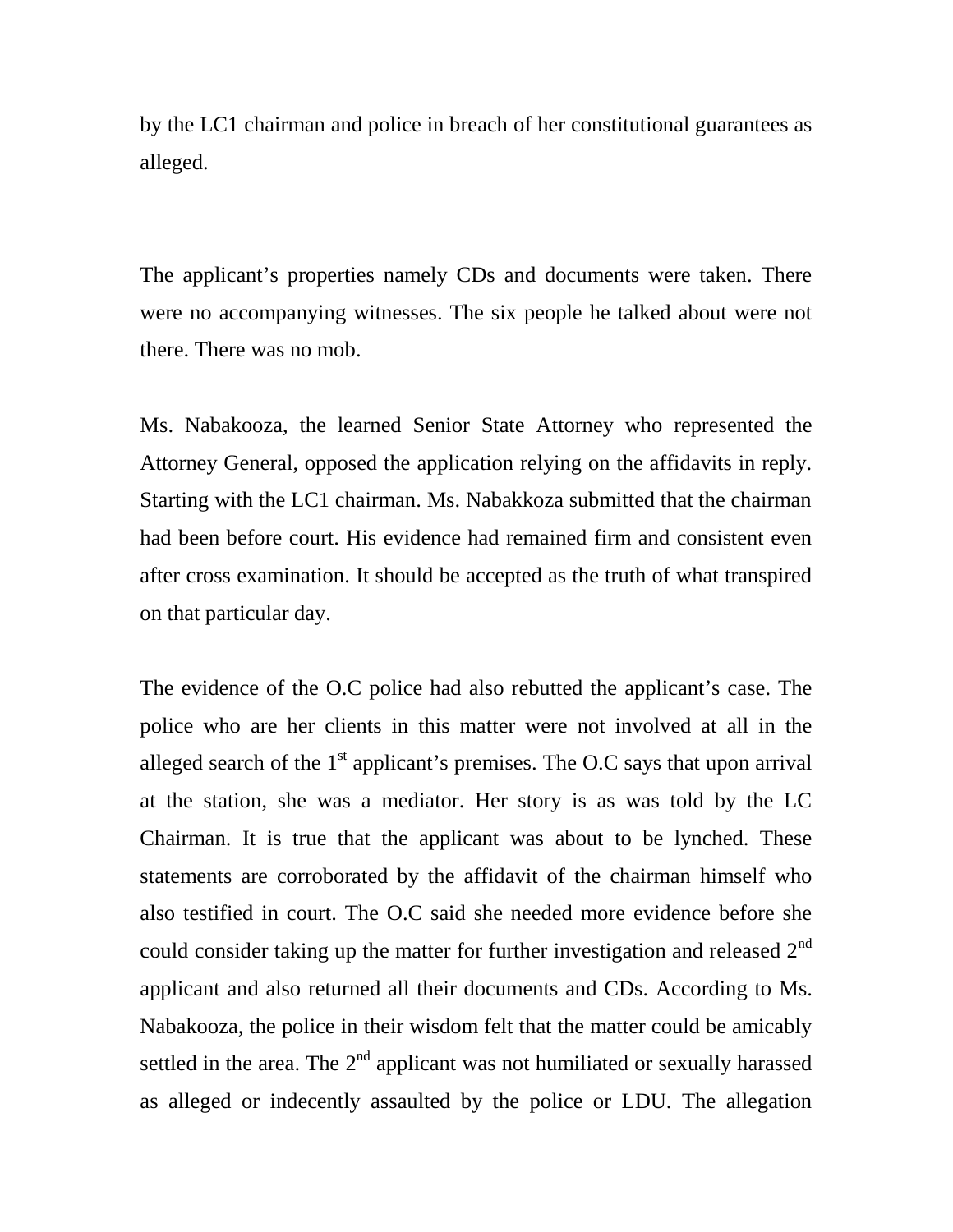against the police are therefore untrue, unfounded, malicious and without basis.

The LC1 chairman stated that there were several complaints in the area. The residents threatened to lynch the applicants. He told court that there have been lynching the applicants. He told court that there have been lynching in the area before and he didn't want a repeat of the same, that is why he took the action he did to save the applicants from the crowd. There was therefore no breach of any rights as alleged because there was first of all no unlawful entry in any house by the chairman as alleged or by any other person.

Secondly, there was no torture by the servants of Government or any other person.

Thirdly, there was no incidence at all of any other person.

Thirdly, there was no incidence at all of any cruel inhuman or degrading treatment by the police or any other person as alleged.

Fourthly, there was no search for homosexual tools or persons, undressing of the  $2<sup>nd</sup>$  applicant and ridicule at Kireka police station or any other place. The evidence adduced by the applicant is therefore insufficient and the LC Chairman has rebutted it. They opted not to cross examine the O.C Kireka; so it should be presumed that her evidence is unchallenged. The suit should therefore be dismissed with costs.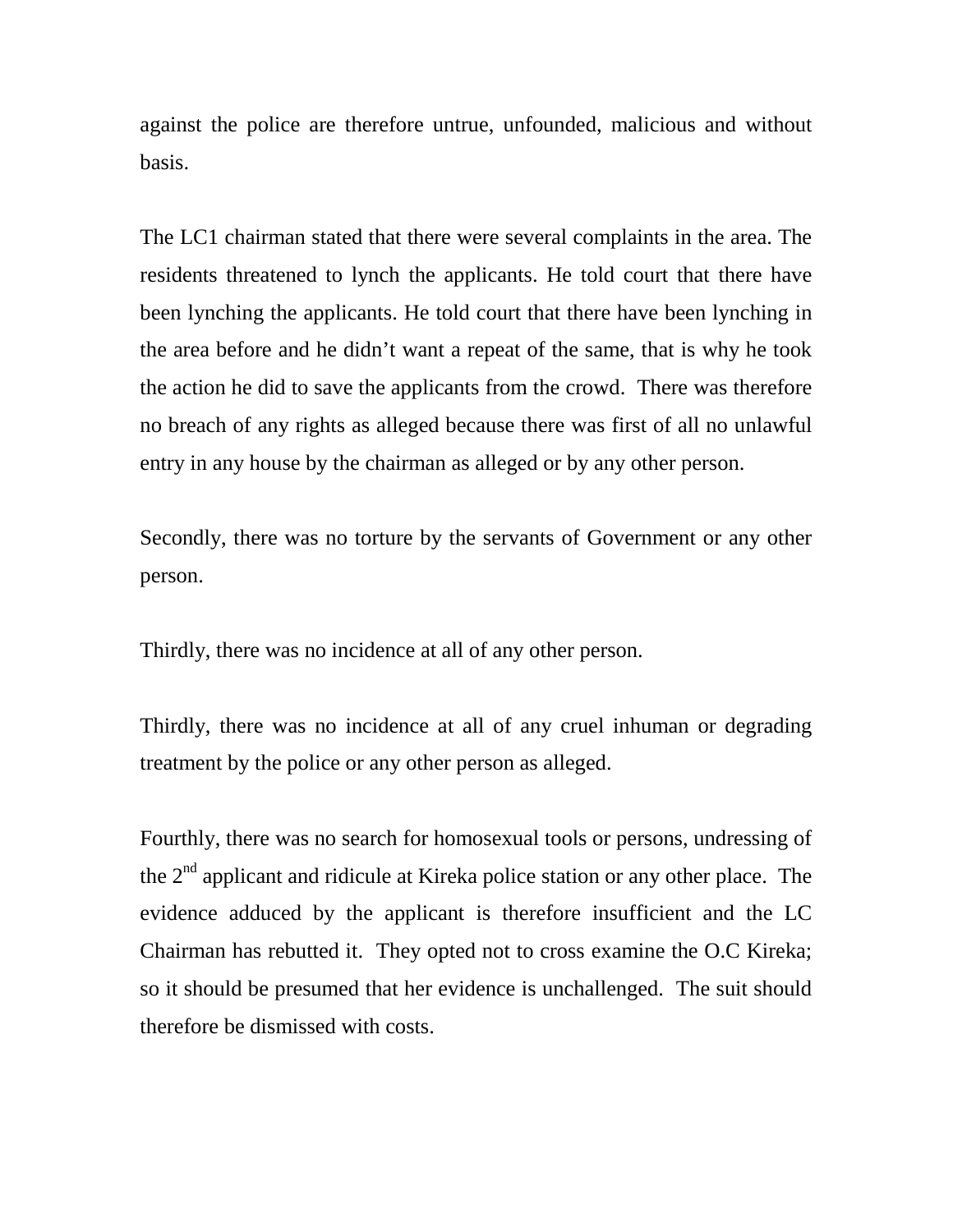In the unlikely event that it is found that the LC1 Chairman breached any right of the applicants, which is denied, Ms Nabakooza submitted that, under the Local Government Act, (LGA) CAP 243 he is not a servant of Government and the respondent is not vicariously liable. They should have sued him separately under section 6 of the LGA. The Attorney General cannot carry another person's burden.

I have carefully perused the affidavits and listened to the submission by both counsel. I respectfully agree with Mr. Rwakafuzi, that there was no bar incident at all. The bar incident is a figment of the LC1 chairman's imagination calculated to mislead the court and to justify the shabby manner in which the said Chairman treated the applicants particularly the 1<sup>st</sup> applicant. He said that at that time, the applicants were in Mayanja's bar, kissing each other. People were crowded and were shouting saying, *"Chairman this time assists us, otherwise this time we are going to do something to them."* He arrested them because he wanted to save them from the mobs that wanted to lynch them. No other independent witness, who was part of the mob, was called to testify. Mr. Mayanja in whose bar the incident allegedly occurred did not testify either. He did not even state the name of the bar in question. In the circumstances I find it extremely dangerous to rely on the uncorroborated evidence of the LC1 Chairman, who was in my view only bent on saving his skin on realising his predicament.

Secondly, the police officer said the Chairman and the  $2<sup>nd</sup>$  applicant arrived at the police post while exchanging hot words. Why would the  $2<sup>nd</sup>$  applicant exchange 'hot' words with a person who was saving her from being lynched by a mob? The true story is therefore as given by the applicants. The  $2^{nd}$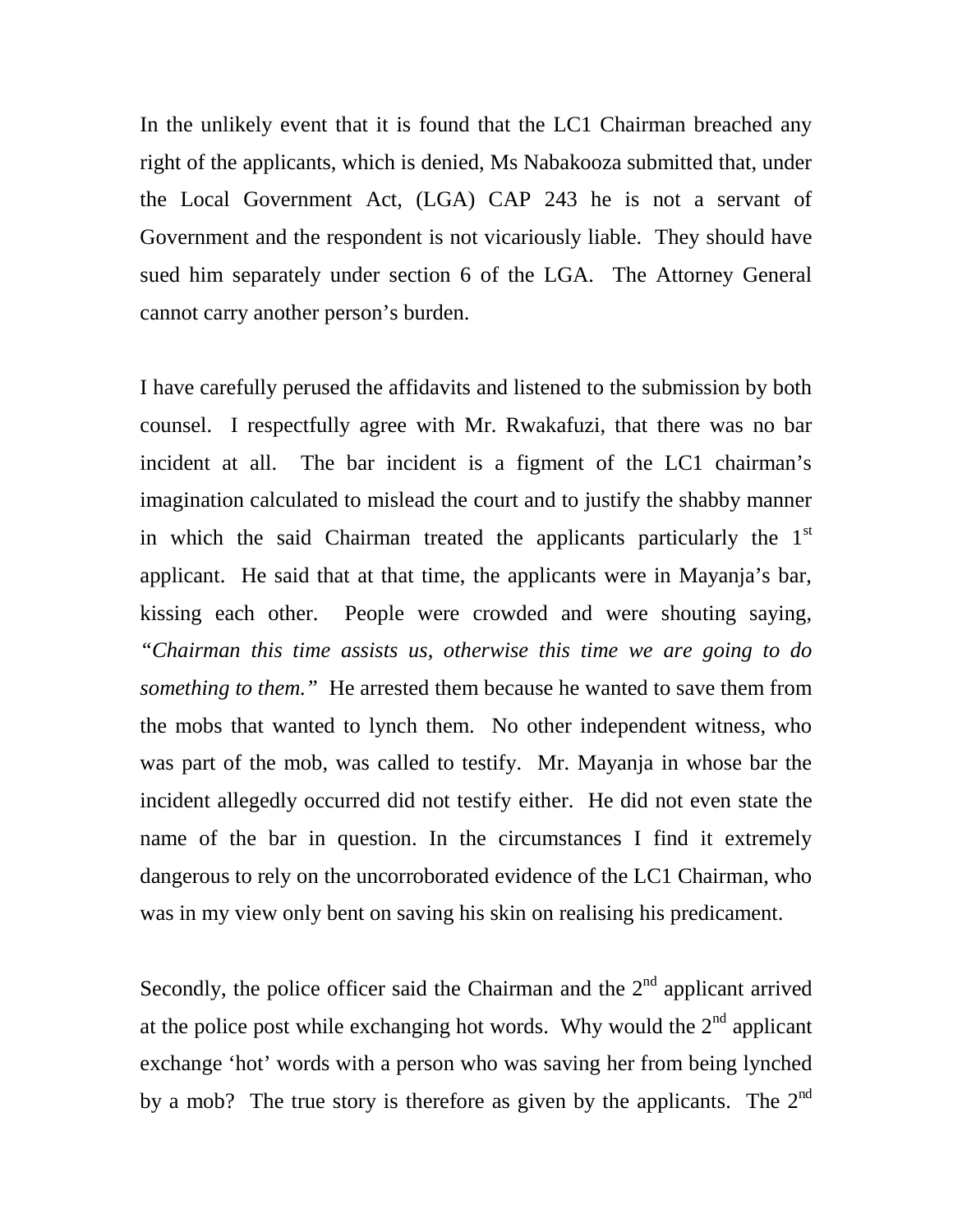applicant was arrested by LC1 chairman while she was in the  $1<sup>st</sup>$  applicant's house resting. He took her to the police post forcibly via his office where he denied her the use of the toilet. From there he took her to the police under escort of LDU's from where she was forcibly undressed and *"examined"* and her breast fondled by the Police O.C. to establish her sex.

All these actions clearly amounted to a breach of their constitutional guarantees stated earlier and a violation of International Human Rights Instruments to which Uganda in a party. The  $1<sup>st</sup>$  applicant's house was forcibly opened and unlawfully searched without a search warrant. The LC Chairman had no such power. Section 50 of the LGA which spells out the functions of LC's does not give an LC chairman powers of arrest and search without a warrant. Mr. Lubega said he was the Chairman Local Council 1 Zone C of Kireka Parish, Kira Town Council. His actions were accordingly unlawful. The section reads:

#### *"50 Functions of the chairperson of an administrative unit council.*

#### *The chairperson shall-*

- *(a) At the country and parish level convene and preside at all meetings of the county or parish council; and in the absence of the chairperson, the vice chairperson shall perform those functions;*
- *(b) At the village level-*
	- *(i) be the political head;*
	- *(ii) preside at meetings of the council;*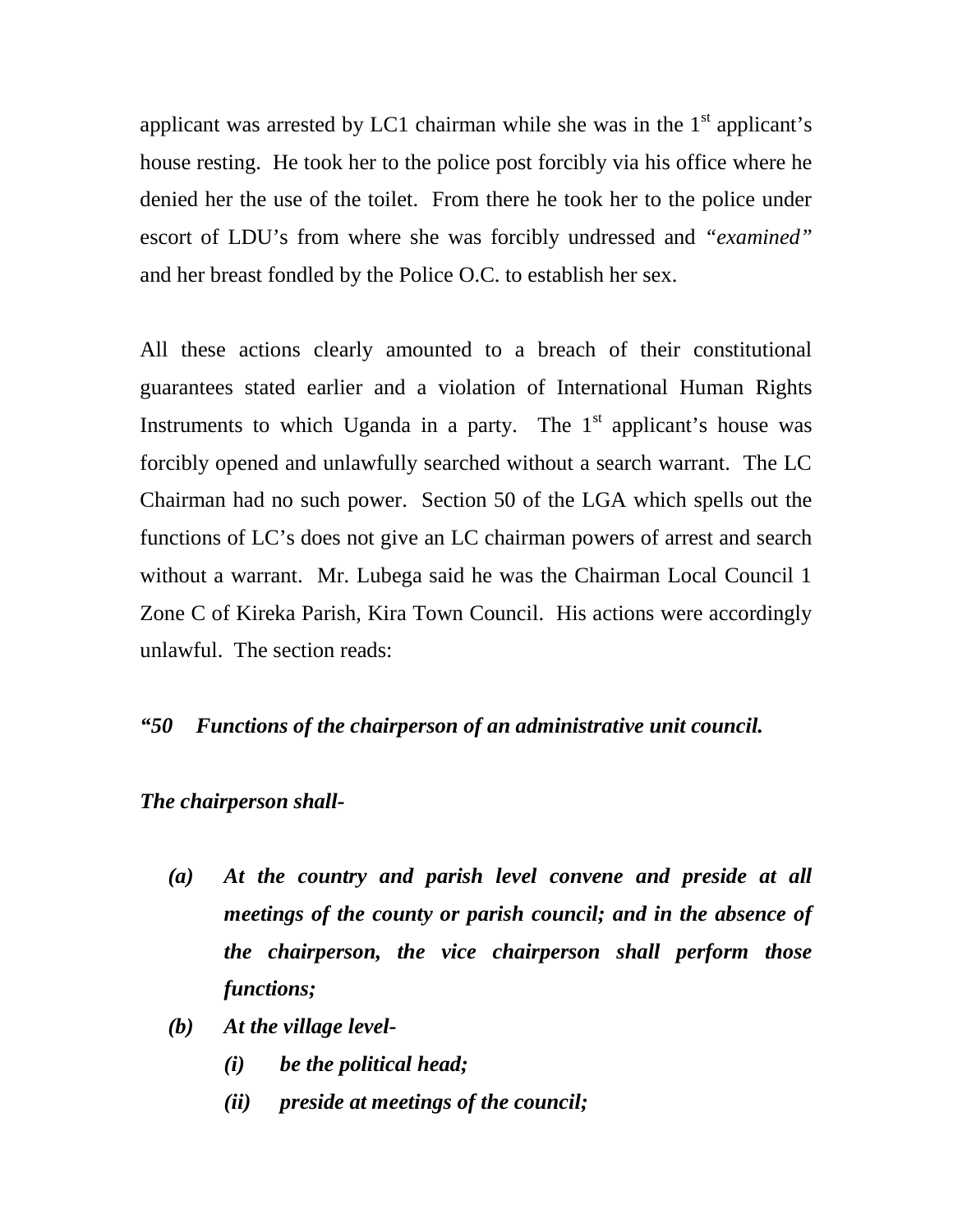- *(iii) monitor the general administration of the area under his or her jurisdiction;*
- *(iv) perform other functions that may be necessary for the better functioning of the council, or which may be incidental to the functions of the chairperson or imposed on the chairperson by the law"*

However, Section 6 of the LGA provides that:

*"(1) Every local government shall be a body corporate with perpetual succession and a common seal and may sue and be sued in its corporate name and may, subject to the provisions of the constitution, do enjoy to suffer anything that may be done, enjoyed or suffered by any body corporate"*

The LC Chairman is clearly part of the lower local government administrative unit namely Kira Town Council, which is capable of suing and being sued in its corporate name under the LGA.

Consequently, the Attorney General is not liable for the actions of the LC1 Chairman as rightly stated by Ms Nabakooza.

The Attorney General is however liable for the actions of the police. The O.C. ordered the forceful undressing of the  $2<sup>nd</sup>$  Applicant in public and fondled her breast. This is humiliating, degrading and contravened Article 24 of the Constitution which militates against torture, cruel, inhuman and degrading treatment. It also amounted to abuse of office by the said O.C. This case as Mr. Rwakafuzi rightly pointed out in his submission is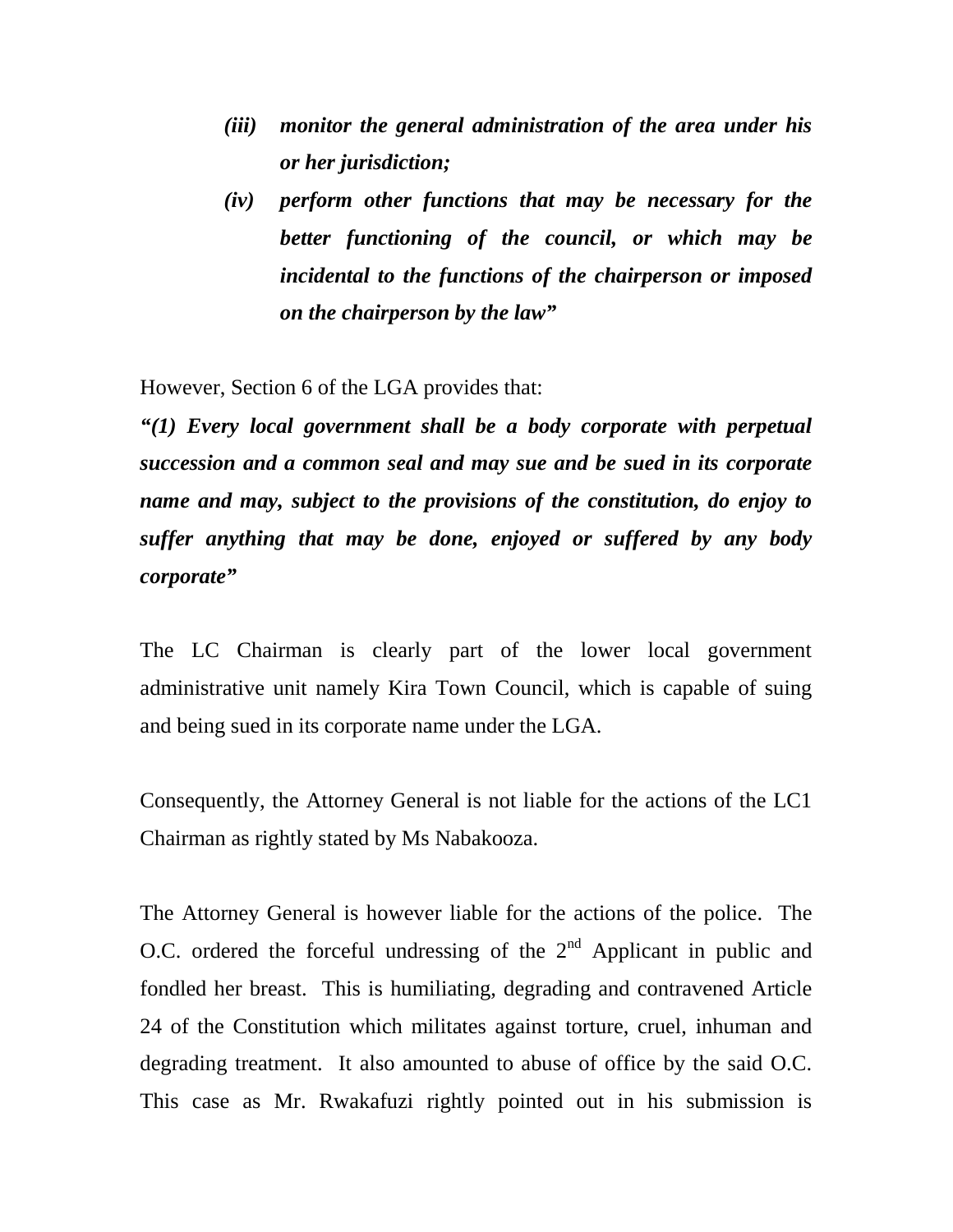however, about abuse of the applicants' human rights and not abuse of office. It is also not about homosexuality. This judgment is therefore strictly on human rights. Article 24 of the Constitution reads as follows:-

## *"24. Respect for human dignity and protection from inhuman treatment.*

*No person shall be subjected to any form if torture or cruel, inhuman or disregarding treatment or punishment"*

As pointed out earlier, the actions of the stated agents also violated the provisions of a number of International Human Rights instruments to which Uganda is a party. These include:-

(i) The Universal Declaration of Human Rights particularly, Article 1 which reads:

"All human beings are born free and equal in dignity and rights. They are endowed with reason and conscience and should act towards one another in a spirit of brotherhood"

I presume "brotherhood" includes "sisterhood"

(ii) The Covenant on the Elimination of All forms of Discrimination Against Women (CEDAW), Article 3 which reads: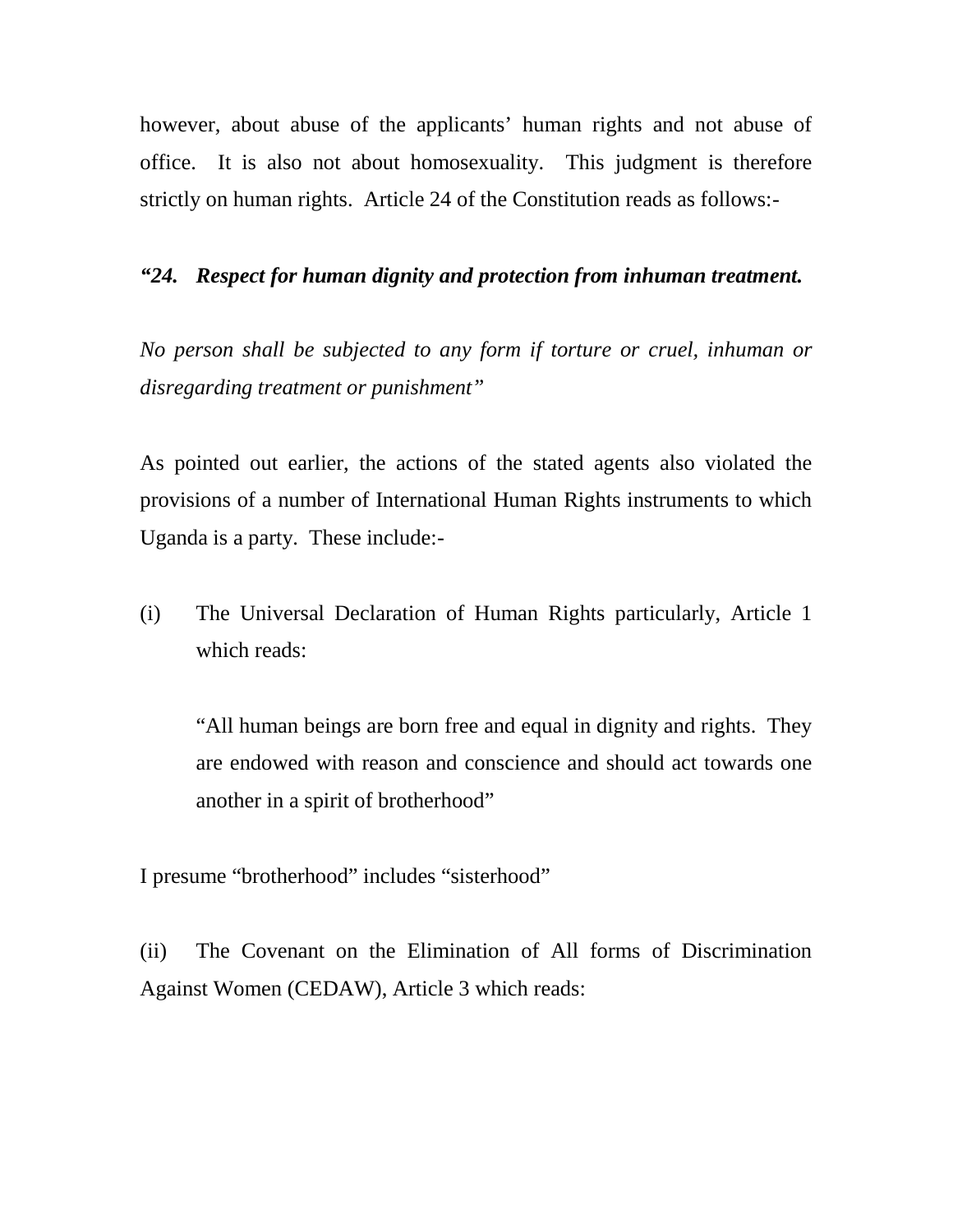"Women are entitled to the equal enjoyment and protection of all human rights and fundamental freedoms in the political, economic, social, cultural and civil or any other filed. These rights include, inter alia:

- *(a) The right to life;*
- *(b) The right to equality;*
- *(c) The right to liberty and security of person;*
- *(d) The right to equal protection under the law;*
- *(e) The right to be free from all forms of discrimination;*
- *(f) The right to the highest standard attainable of physical and mental health;*
- *(g) The right to just and favourable condition of work;*
- *(h) The right not to be subjected to torture or other cruel, inhuman or degrading treatment or punishment."*

Learned counsel proposed shs 10 million as a fair compensation for the humiliation, injury and trauma suffered by the  $2<sup>nd</sup>$  Applicant at the words of state agents. I find that reasonable and I award it to the  $2<sup>nd</sup>$  applicant. In Ronald Reagan Okumu & Others –vs- Attorney General MA 63/02, Kania J. awarded the applicants shs 10 million each for violation of their rights or personal liberty and from torture, cruel inhuman and degrading treatment or punishment guaranteed under Articles 23(1) and 24 of the Constitution. Here the award is in respect of violation of Article 24 only in view of my earlier findings that the Attorney General is not vicariously liable for the LC1 chairman's atrocities.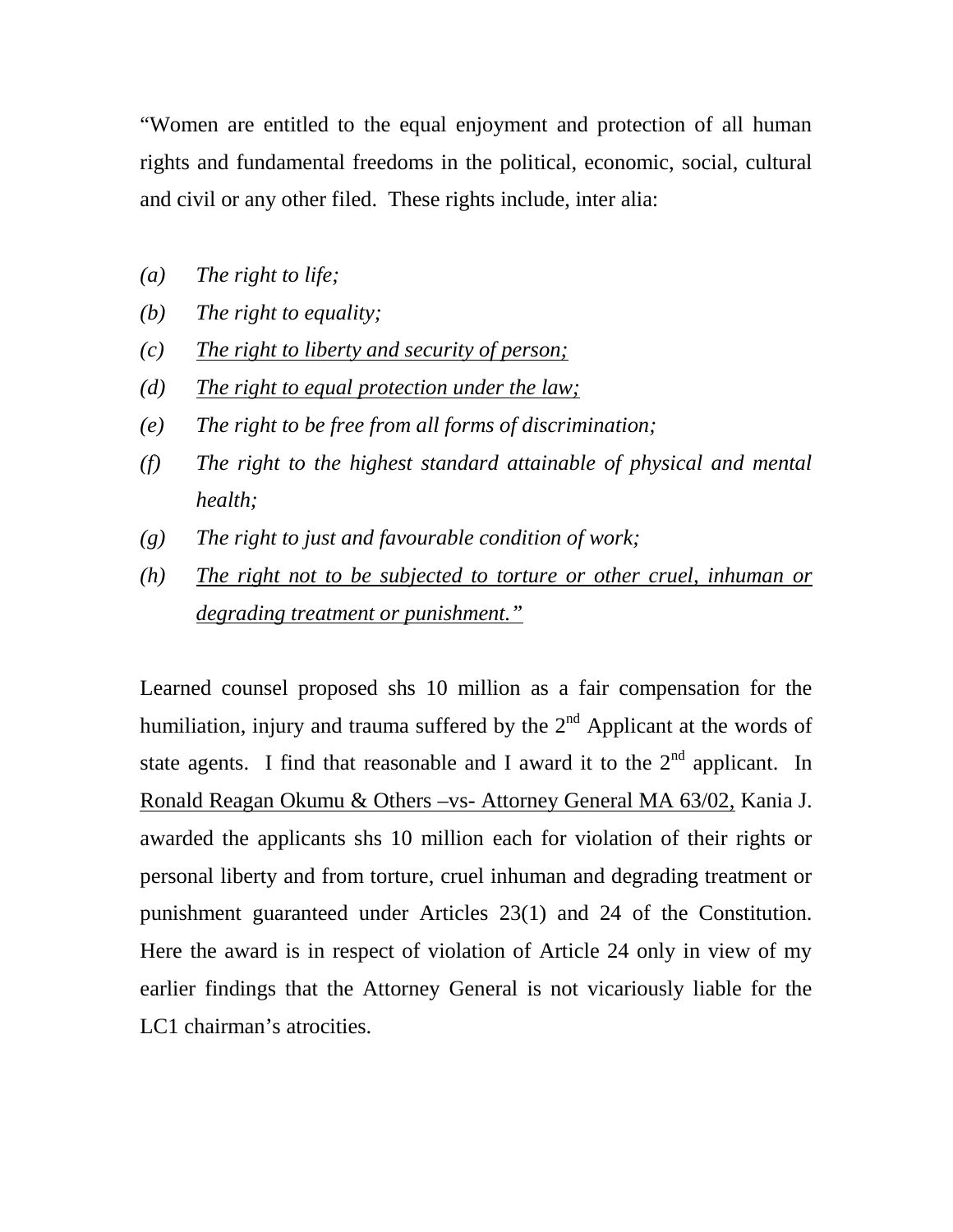In respect of the  $1<sup>st</sup>$  applicant, the evidence of record shows that the police did not handle her documents properly. They gave the LC1 chairman unlimited access to the said documents even after he had handed them over toe Police and detained the said documents over night without any entry in their books in accordance with their laid down procedures. She is accordingly awarded 3 million shillings for violation of her rights to property contrary to article 27(2) of the Constitution which reads:

*"(2) No person shall be subjected to interference with the privacy of that person's home, correspondence, communication, or other property"*

The applicants shall also have the costs of the application.

……………………………………………… M.S. Arach-Amoko **JUDGE** 22/11/2008

Judgment delivered in the presence of :

- (1) Mr. Rwakafuzi
- (2) Ms Margaret Nabakooza for the Attorney General
- (3) Okuni Charles Court clerk

Absent: Both Applicants

…………………………………